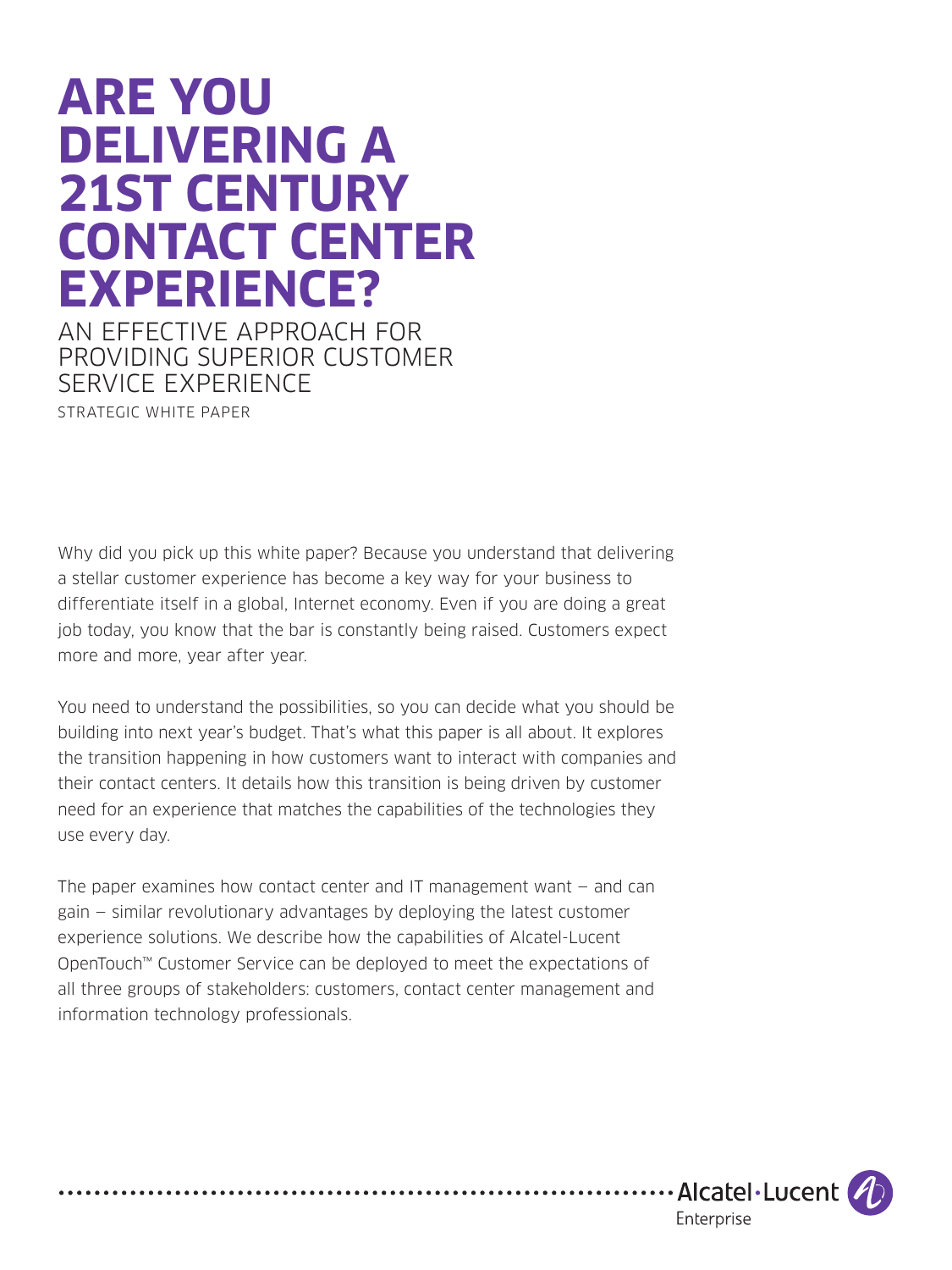# **TABLE OF CONTENTS**

[Experience for your customers / 1](#page-2-0) Don't just answer the phone, solve the problem  $/1$ [Keep abreast of changing communications trends / 3](#page-4-0) [Experience for your contact center management and agents / 4](#page-5-0) Retain both the call and the workflow  $\neq$  4 [Improve agent effectiveness across channels / 4](#page-5-0) [Deploy flexible management tools for real-time interactions / 5](#page-6-0) [Experience for your CIO / 5](#page-6-0)

[Deliver ROI through a modular solution / 6](#page-7-0) [Provide a solution for today that also meets tomorrow's needs / 6](#page-7-0) [Prepare seamless migration from small to large / 7](#page-8-0) [Engage everyone to deliver exceptional customer experience / 7](#page-8-0)

Creating your 21<sup>st</sup> century contact center / 8 [Alcatel-Lucent OpenTouch Customer Service / 8](#page-9-0) [Alcatel-Lucent contact center solutions / 9](#page-10-0)

[Acronyms / 9](#page-10-0)

[About the authors / 10](#page-11-0) [Sheila McGee-Smith / 10](#page-11-0) [Alcatel-Lucent / 10](#page-11-0)

[References / 10](#page-11-0)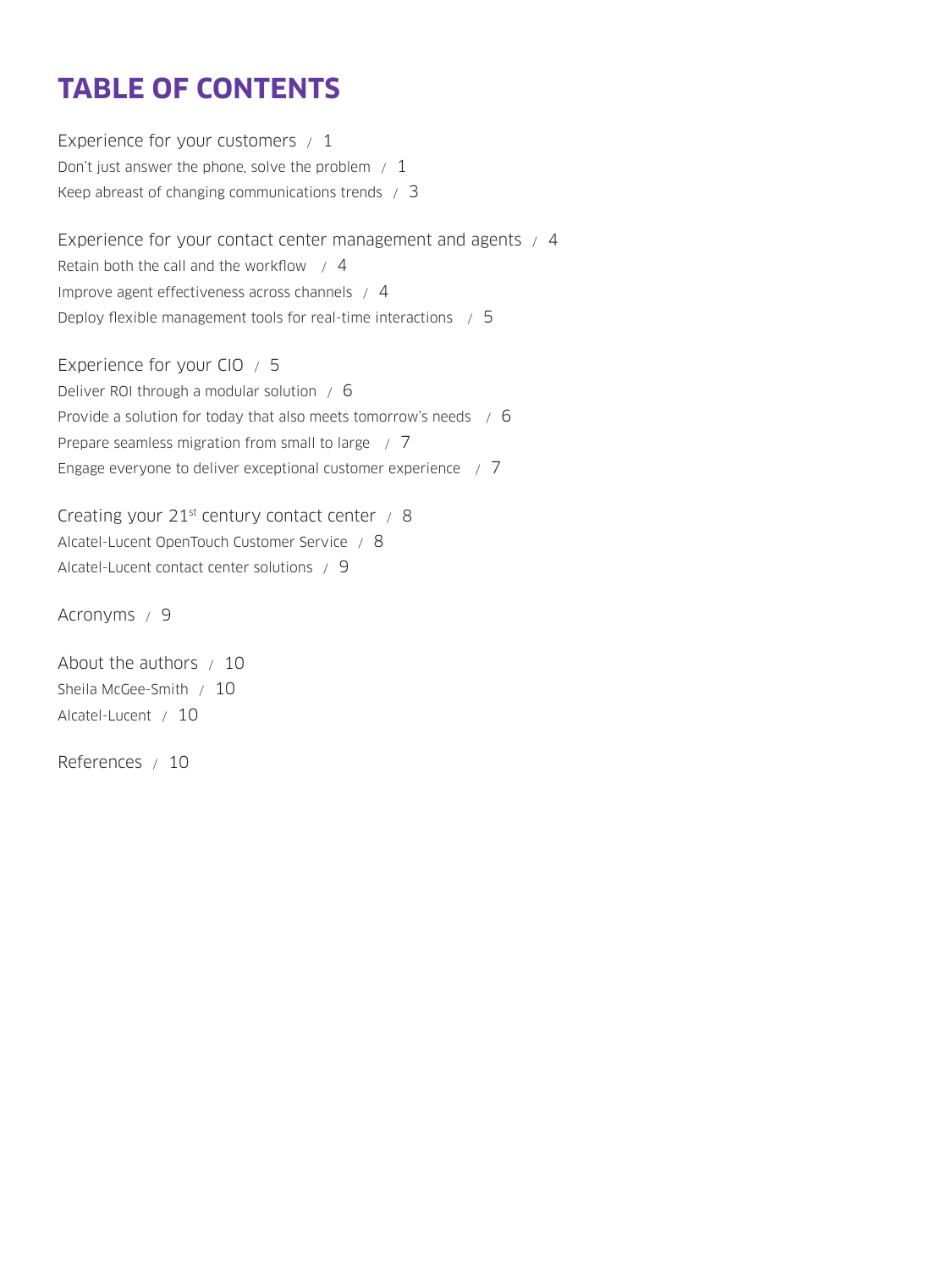# <span id="page-2-0"></span>**EXPERIENCE FOR YOUR CUSTOMERS**

There is no reason to belabor the technology frenzy that has taken over consumers in the post-PC smartphone and tablet era. What *is* worthy of discussion is how the increasing number and capabilities of the gadgets we carry around with us every day continues to change customer expectations about how they want to be supported.

Companies need to deploy technologies today in ways that offer the type of "wow" factor consumers are looking for. Remember the first time you used your smartphone to take a picture of a car crash and send it to your insurance company? When that experience goes well, you love your insurance company. You tell all your friends.

Now imagine that you have some type of problem with uploading the picture. What do you do? With most insurance companies, you start looking for the customer service phone number. But it often isn't easy to find the phone number on the company website or anywhere in the mobile application.

Why? Because many insurance companies (and other types of businesses) mistakenly try to discourage you from calling them.

When you do find the number and reach the contact center, the agent typically has no idea that you've become frustrated while attempting a mobile picture upload. Negative feelings build as you are forced to tell your long, frustrating story.

The good news is that contact center solution providers have spent the past few years building capabilities into their applications to meet the requirements of the  $21<sup>st</sup>$  century customer. Here are just a few of the things your customers expect you to do for them and that are possible with the contact center suites available today.

#### **Don't just answer the phone, solve the problem**

Imagine this scenario. Your contact center is meeting its established goals of, for example, answering 90 percent of calls in 15 seconds, but you still find that customer dissatisfaction is rising. Answering the phone does not necessarily solve the customer's problem: that the package didn't arrive, that the Internet isn't working or that the bank says your account is overdrawn but you know that it shouldn't be.

Companies are increasingly finding that just responding to a customer's inquiry does not resolve the issue that generated the interaction. Applying the same policies and procedures common in contact centers to certain back office tasks is often the answer.

Sophisticated contact center software solutions can route trouble tickets to the best skilled technician or track a broadband change order from first customer call through back office assignment of an engineer — reporting on the steps required along the way to achieve a successful outcome. This is most often done by integrating the contact center and the customer relationship management (CRM) application, unifying the entire enterprise's ability to sell to, serve and retain customers.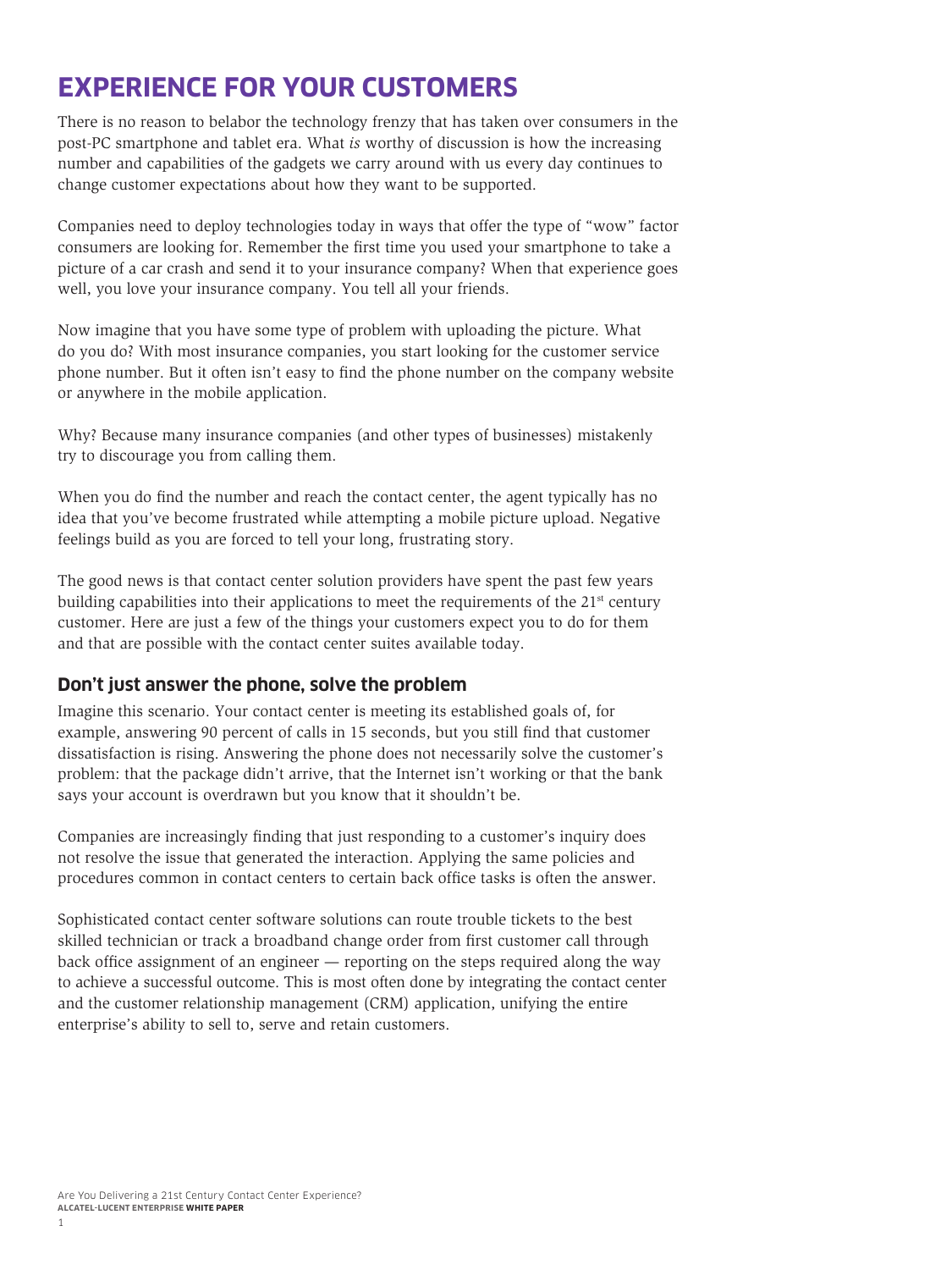#### Offer inviting voice self-service alternatives

There is a reason that someone posted this article online, [Bypass IVRs - Talk to a real](http://whatis.techtarget.com/reference/Bypass-IVRS-Talk-to-a-real-person-cheatsheet)  [person – Cheat sheet,](http://whatis.techtarget.com/reference/Bypass-IVRS-Talk-to-a-real-person-cheatsheet) explaining the steps people can take to avoid integrated voice response (IVR) systems at various Fortune 500 companies. It is because so many existing systems are arduous, requiring customers to input information using the telephone keypad and then having the agent *ask for the same information* again.

With modern contact center software, information about callers not only can but should be captured and delivered seamlessly to agents. In many cases, based on the information we have about customers, we can even *predict* why they are contacting us and offer that information — before they even ask! Customers expect it. Increasingly, companies are offering natural language speech recognition to avoid the dreaded IVR menus of the past.

#### Route calls to the appropriate resource

If you are involved in any capacity in the operation of a contact center, you have likely heard the term "skills-based routing". According to United States patent law, systems to route calls only to the agent best skilled to respond to the customer issue go back to the  $mid-1990s$ <sup>1</sup>. And yet the practice of sending calls to a group of agents and then to the agent in that group who has been idle the longest persists in too many companies.

Not surprisingly, today's contact center applications incorporate skills-based routing but go even further to enhance the customer experience. Simple-to-use business rules engines are now embedded in contact center software, allowing a company to go beyond routing interactions to an agent known to be skilled in the topic of the call.

The company can decide, for example, that calls related to a specific promotion will be given priority over other calls (because they will drive higher revenue). Or a rule can be created during a service outage that routes all calls to a relevant recorded announcement, avoiding long delays for calls that must be sent to a live agent.

Business rule routing ensures that interactions with the most value to the business benefit from the best available resource while avoiding delays in handling customer queries.

#### Process and organize interactions across all channels

Admittedly, the *discussion* of routing e-mail and Web chats through the contact center far preceded the volume of customer interactions required to make implementation of multi-channel routing engines necessary. But now, few would dispute Dimension Data Benchmarking global research that shows email is being handled by 89 percent of contact centers, Web interactions by 69 percent and, in a growing numbers of centers, SMS (36 percent) and social media (33 percent) as well.

While more centers today are handling interactions other than voice, the process being used is often sub-optimal. It's not unusual to see e-mail being handled manually, by a separate group of agents, or social media being responded to by a single agent simply clicking on a tweet or Facebook post. While a contact center may say, "Yes, we are offering our customers multi-channel alternatives," the experience of the customer may not match that offered for voice calls. If we think of the sum of all the interactions a customer has with a company to purchase a product or resolve a single issue as a conversation, few companies today are effectively tracking that conversation.

<sup>1.</sup> http://www.google.com/patents/US5825869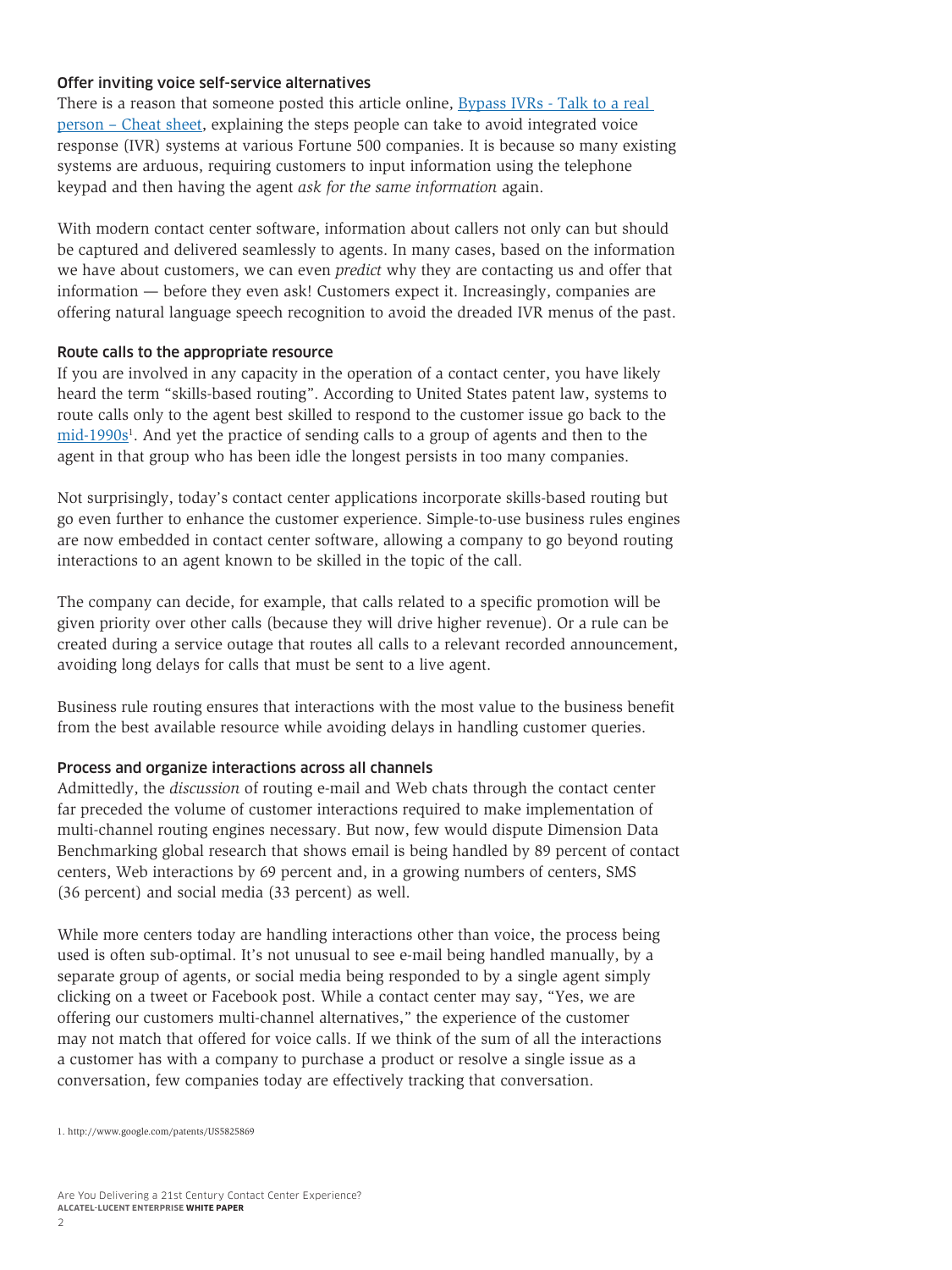<span id="page-4-0"></span>The answer is an integrated contact center solution that treats any type of interaction the same way. That means being able to establish service level targets and measure average speed of answer for e-mail. It means agents being able to use the same knowledge base to respond to queries regardless of the channel, so customers can be assured of consistent responses. It means being able to tie together separate interactions related to the same customer task in to a single conversation.

Silo-ed operations are no longer acceptable. Companies can delight customers — and thereby increase loyalty — by being aware of, and acknowledging, the journey that customers have already taken to successfully complete their task.

From a customer's perspective, contact with your company is often a series of separate interactions related to a given goal; for example, buying a new laptop. They may visit your website, send an e-mail asking for information and finally call the contact center to place an order. In each case, they will be working with different members of your company's team. The aim is for each new team member to have the information from the previous interactions in order to deliver a seamless customer experience.

#### **Keep abreast of changing communications trends**

The way each of us communicates has massively changed in the past ten years. The combination of mobile communications and social media means that people are much less likely to pick up the phone in their daily lives to call loved ones, to check appointment details or just to chat with friends. One person may choose Skype™ to see the face of a loved one, many text a colleague to check the address of a meeting and others choose to post on Facebook to engage with friends. Your contact center can offer your customers the same level of flexibility they have when communicating with friends and family choosing the most appropriate technology.

#### Match communication channel availability to customer preference

While there will always be a need for contact center agents to answer the phone when a customer calls, contact centers can do a better job of matching the channel of communication to the task at hand, as each of us does in our non-work lives. For quick queries on the go, allow customers to use SMS to ask a question, and respond in near-real time. For the communication of personal information, including credit card numbers, allow customers to choose a voice call to the contact center. And if there is something that just is easier to communicate over video, such as looking at a customer's bicycle over mobile video and explaining where to adjust the gear shift, have technicians equipped to view that video call.

No one knows what the next big thing will be in communications. In April 2013, Google released the [Mirror API](https://developers.google.com/glass/) so that developers could begin to build applications for wearable Google Glass. Next-generation contact center solutions available today have open APIs that will allow connectivity to whatever device your customers want to reach you on in the future.

#### Provide targeted proactive communications

Your customer is sitting at home, waiting for your engineer, who is scheduled to arrive between 8:00 a.m. and noon. At 7:00 a.m. your company knows that, for whatever reason, the engineer will not be able to visit today. Is your contact center equipped to seamlessly send a message, an automated phone call, an SMS or e-mail to the affected customers?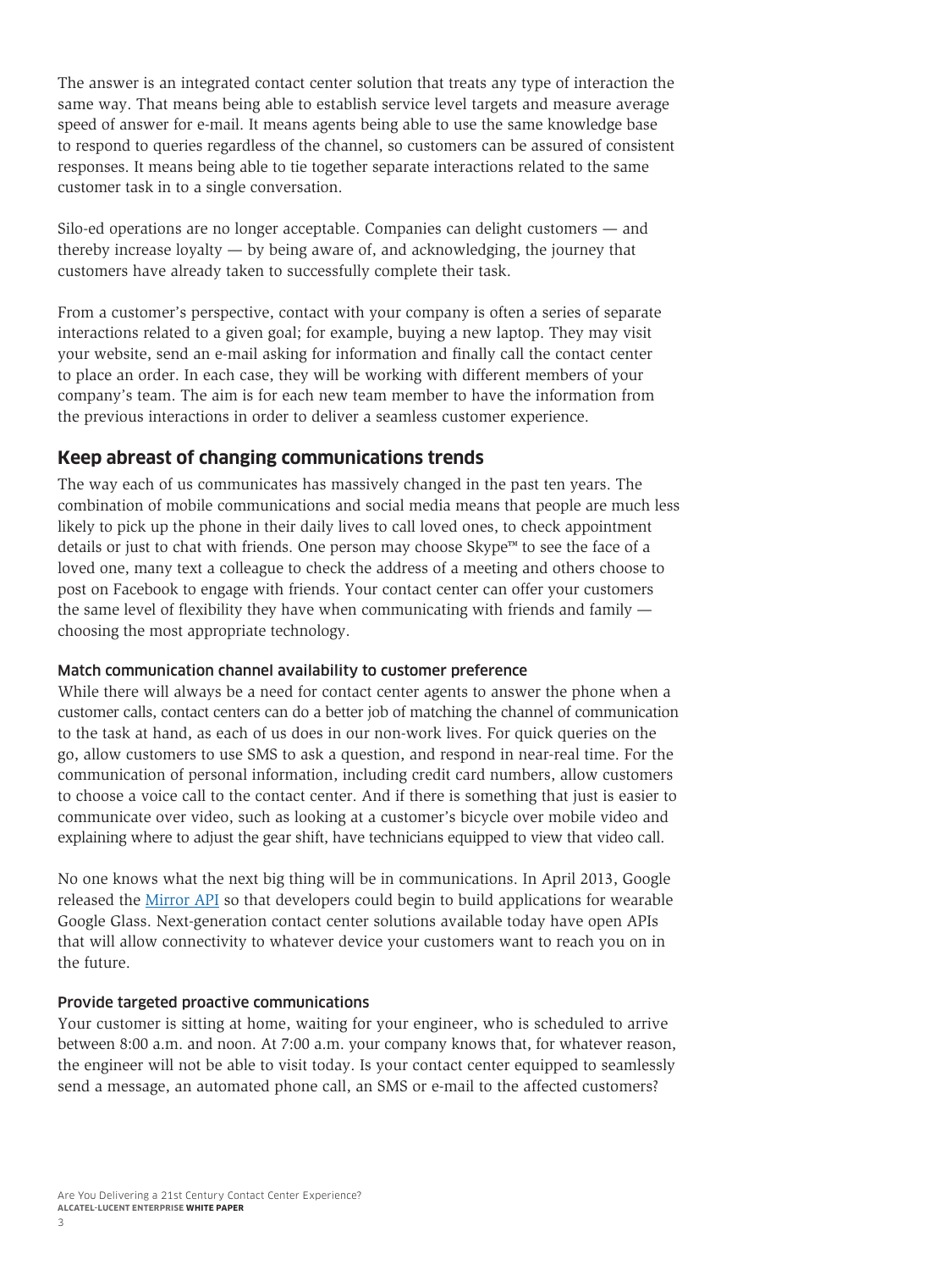<span id="page-5-0"></span>The best multi-channel contact center solutions today are able to proactively reach out to customers to alert them about issues that impact them. Yes, first call resolution is a great contact center goal to have. But *no* contact resolution, contacting a customer so that they don't have to become frustrated and contact you, is an even better goal. Any company can likely think of processes in their business similar to this, where a proactive communication to a customer not only avoids an angry interaction but results in a delighted customer.

### **EXPERIENCE FOR YOUR CONTACT CENTER MANAGEMENT AND AGENTS**

While meeting customer expectations is the most important consideration in building a next-generation contact center, there are additional key stakeholders who will benefit from what the newest solutions can provide. Your contact center staff deserves a  $21<sup>st</sup>$ century experience as much as your customer. Today's contact center solutions offer a host of benefits for them as well.

#### **Retain both the call and the workflow**

In the past few years, the use of recording in the contact center has gone from being necessary for some calls in some types of businesses to an increasing proportion of contact centers recording 100 percent of calls. In the past, recording the audio component of a call was seen to be sufficient for most use cases, but for evaluation of agent performance, it is no longer enough.

It is impossible to evaluate, from an audio recording alone, whether an agent used the most efficient process to handle a particular interaction. During a 10-second pause, what was going on? When the agent put a customer on hold for 3 minutes without updates, what was the agent doing? Also, without screen recording, how can a supervisor evaluate non-voice interactions, such as an agent's Web chat performance?

Just as moving from voice to multi-channel interactions has become an imperative for contact centers, upgrading from voice only to integrated voice and screen recording is no longer an option. It can increase the insights that supervisors have into agent performance as well as help them more easily target specific areas where additional training may be required.

#### **Improve agent effectiveness across channels**

Much of the work that agents need to do today to handle customer interactions involves accessing and entering data into sales or support applications, often a CRM application. In many contact centers, time is lost while agents "Alt-tab" their way through disconnected applications, copy and paste across systems, and search for information.

Agents working in this type of legacy environment are required to access and manipulate multiple applications. A simple call from a customer to find out when a purchase will arrive can involve the agent having to first access a customer database to find out what was ordered, then go to a shipping database to access a tracking number and finally open a Web-based application to retrieve the current status. This type of iterative process is often the cause of the phrase dreaded by callers: "Can I put you on hold?" No customer wants to be placed on hold while an agent tries to sort through various applications and data sources.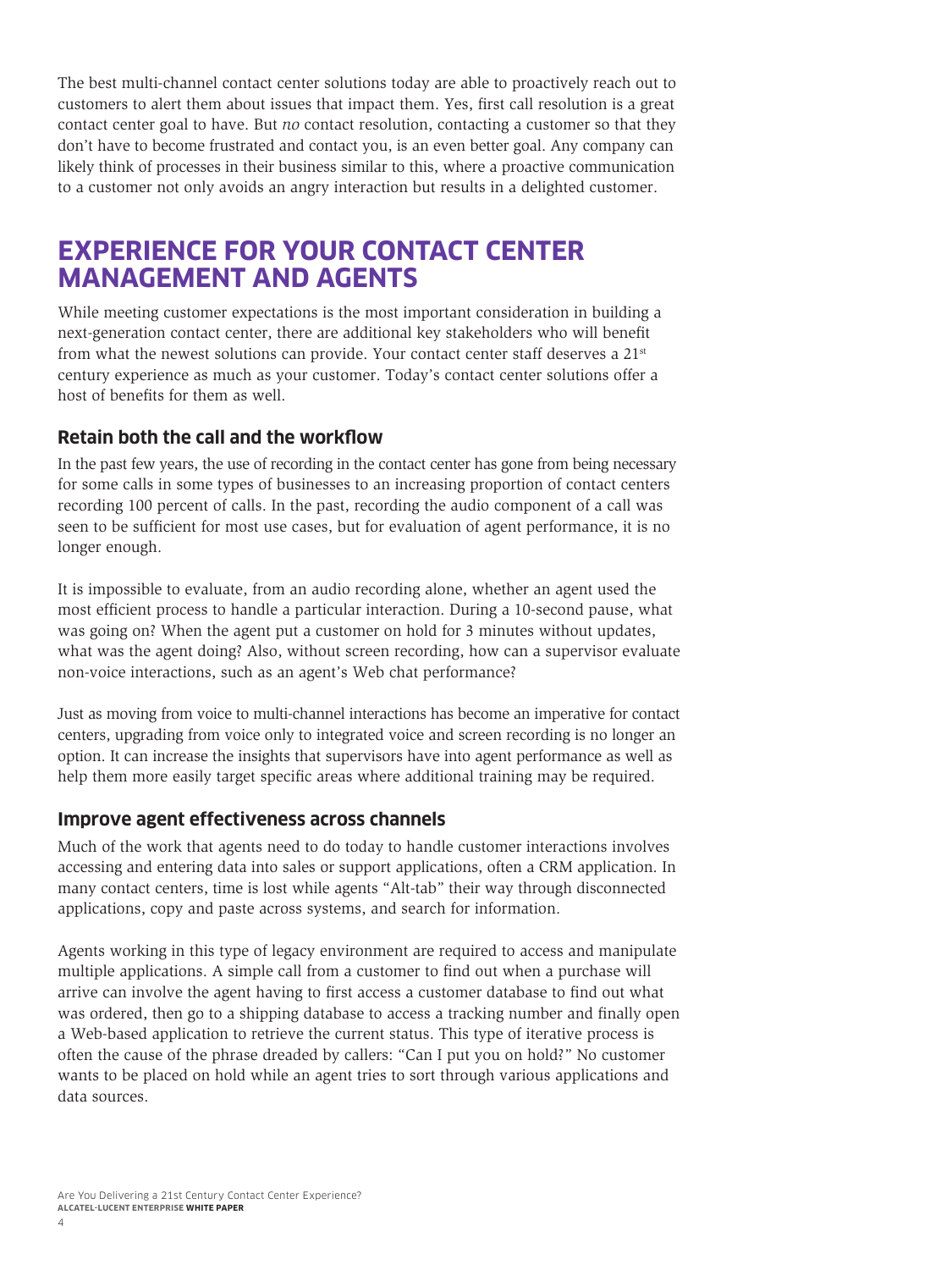<span id="page-6-0"></span>While there have been ways to integrate agent desktops with CRM systems for many years, typically building the integration required an up-front professional services engagement. After deployment, continued funding was required to keep the integration current. As a result, in many centers the agent desktop remains completely separate from the applications agents use.

What has changed in the past few years is the amount of effort required to integrate contact center desktops with CRM applications. Pre-integrated connectors for the most popular packages have been built so that integrated desktops no longer require six-figure professional services budgets. There is no longer a reason to keep a customer waiting on the line as an agent frantically attempts to input data and find answers to the customer's question while traversing sometimes as many as eight to ten different screens.

#### **Deploy flexible management tools for real-time interactions**

The first generation of call center solution applications were built before the PC era. They were designed with the assumption that IT professionals would be required to make any changes to the routing of calls. IT support would also be required for the creation of any report that varied at all from that available out-of-the-box from the vendor.

Giving contact center management flexible tools that allow them to make certain types of changes without the need for IT resources is no longer a "nice to have," it's a necessity. In a world that operates not only at the speed of the Internet, but the speed of Twitter, the inability to quickly create new routing strategies or deploy new self-service prompts can have dramatic impacts.

A corollary to being able to control contact center routing strategies in real time is the need to be able to evaluate the success of those changes. Center supervisors and management need the ability to create and monitor key performance indicators, combining the data from interactions with company-specific information, such as revenue per call or sales leads per campaign. Working effectively in a  $21<sup>st</sup>$  century contact center requires  $21<sup>st</sup>$  century tools. Flexible management tools are required not just to manage day-to-day operations but to schedule and train the inherently more complex, multi-channel agent workforce.

## **EXPERIENCE FOR YOUR CIO**

Reading through the first part of this paper your reaction might be, certainly it would be ideal to have the very best technology in the contact center, to provide agents and contact center supervisors with flexible, integrated tools and, most important, to deliver a world-class customer experience. Certainly the goal of all CIOs is to provide the very best technology available, enabling employees to deliver outstanding products and services to benefit existing customers and attract new ones.

But the IT organization must do this within the constraints of their budget and the size of their department. To deliver as many essential services and projects as possible to the entire enterprise, today's CIOs are looking for solutions they can deploy quickly, with minimal support, and that will allow end users a level of control to make day-to-day changes.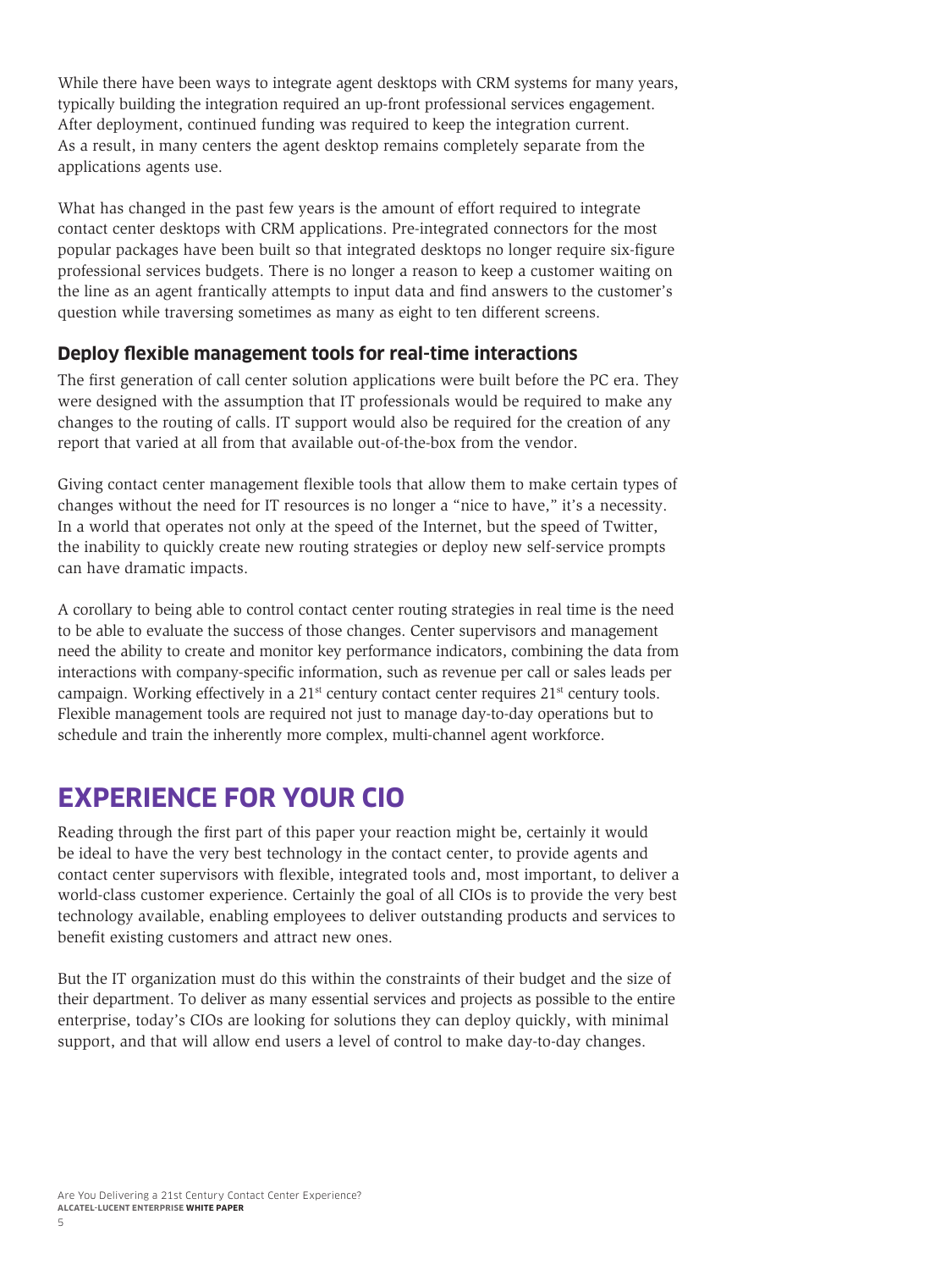#### <span id="page-7-0"></span>**Deliver ROI through a modular solution**

How old are the PCs in your business? Even the very oldest among them is likely no more than five years old — and a good many are less than one year old. In addition, there are probably a fair proportion of employees using mobile devices such as an Apple® iPad®.

Why? Because both IT and users understand that with the pace of innovation in devices, continuing to maintain and repair older devices is more expensive and provides less functionality than replacement.

Now apply this thinking to your contact center solution. How long has it been since there was a technology refresh? How many solutions from how many different vendors are required to run your contact center today?

In addition to the automatic call distribution (ACD) system, you likely have a recording solution from another vendor, and perhaps an IVR from a third. For collections or telemarketing, you may have a separate outbound dialing system. If you are handling e-mail in the contact center, it may be from yet another vendor, and e-mails are routed separately from customer voice calls. Finally, the reporting for all these different systems is either manually collated, using tens of hours of staff time a month, or remains only marginally useful because any one report shows only one part of the story.

As in other areas of the business, *not* planning a technology refresh may be more costly in the long run. A contact center technology refresh serves two vital roles: it can actually help keep costs down while putting up-to-date technology tools in the hands of your staff.

Today's contact center suites are built with modular components that offer common administration, design and reporting functionality. Instead of requiring staff to manage three, four or even more separate solutions for ACD, IVR, recording, and so on, a suite uses one set of unified management tools for all of this functionality.

In addition, IP and SIP-based architectures allow IT to support contact center operations across multiple locations. Today, your operation may require you to disperse IT personnel to multiple company locations to do something as simple as updating IVR recorded announcements. With a contact center suite deployed over SIP networking, tasks such as these can be performed centrally — with far fewer required resource personnel and hours.

#### **Provide a solution for today that also meets tomorrow's needs**

Many contact centers today handle only voice calls. Over the past couple of years, some have begun to add email — likely requiring either a significant upgrade to the existing system or an add-on solution from a different vendor. Contact center management has likely requested support for Web chats, SMS, social media and mobile applications because customers are asking for it.

When you estimate the cost in equipment, software and IT project management time to add just one of these new channels, and combine that with other IT projects for the rest of the business, you likely turn down the contact center request. Year after year.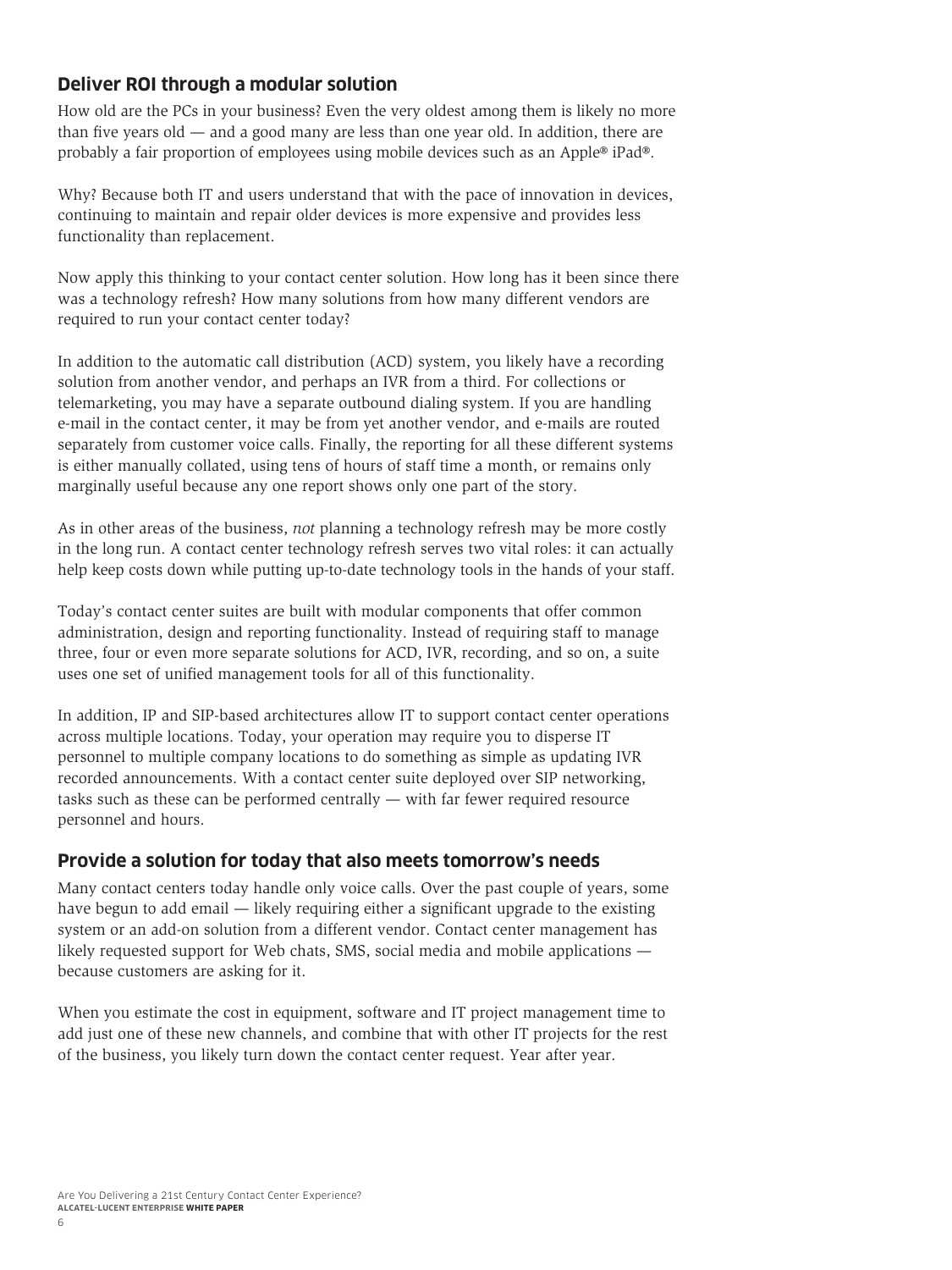<span id="page-8-0"></span>The ability to add new channels for customers to engage with your business is another major advantage of a contact center suite. For example, many businesses are finding that the number of communications received over social media, from consumer-driven Facebook and Twitter to more business-oriented LinkedIn, is on the rise. In March 2013, Deloitte reported anticipated growth of 38 percent in social media contact over the next 12-14 months. As the volume rises, the advantages of having contact center agents handling social media interactions increases.

Want to add social media as a channel in your contact center? Purchase the agent licenses and within days — not months — you can be engaged in social media interactions. Initially, this might be done with a small dedicated group of social media agents. If the volume of social interactions increases, the next step might be to route voice calls, e-mails and social interactions to completely blended agent pools. With a multi-channel contact center suite, quickly responding to the needs of the customers and contact center will happen without the drawn-out implementation cycles of the current operation.

#### **Prepare seamless migration from small to large**

Regardless of the size of your current contact center, it is often difficult to judge how quickly it may need to scale next year. Predicting what will be required in five years is usually a practical impossibility. And regardless of how many agents you have, the requirement to provide customers with an outstanding level of service remains. Yet several vendors of contact center solutions have created one solution for small centers and another for large centers.

Given the inherent uncertainty, as CIOs investigate the various alternatives for upgrading to next-generation contact center suites, it makes sense to narrow the search to solutions that can grow from as few as twenty agents to hundreds, even thousands, without requiring a complete application replacement. While this may seem intuitively obvious, contact center portfolios that have been built through a series of acquisitions of different solutions or that require a number of third-party components often fail this very basic test.

#### **Engage everyone to deliver exceptional customer experience**

Unified Communications (UC) solutions have been available in the enterprise for several years, increasingly being deployed to improve the ability of employees, especially across multiple locations, to collaborate. Often, however, the contact center has been viewed as an island, not seen as needing to be part of the corporate UC deployment because their work is restricted to a set of narrow tasks.

It is becoming clear, however, that bridging the gap between the contact center and the rest of the enterprise can help a company deliver an improved customer experience. It can also aid in recognizing individual interactions with a customer as part of a larger conversation with the company.

First call resolution is a metric often talked about in the contact center, but it translates to a real benefit to customers. For customers it means they won't be transferred from one agent to another, won't be told to call another toll-free number. Contact center solutions that enable agents to communicate with designated experts in the rest of the organization have been shown to significantly reduce not only the number of repeat calls but the duration of calls.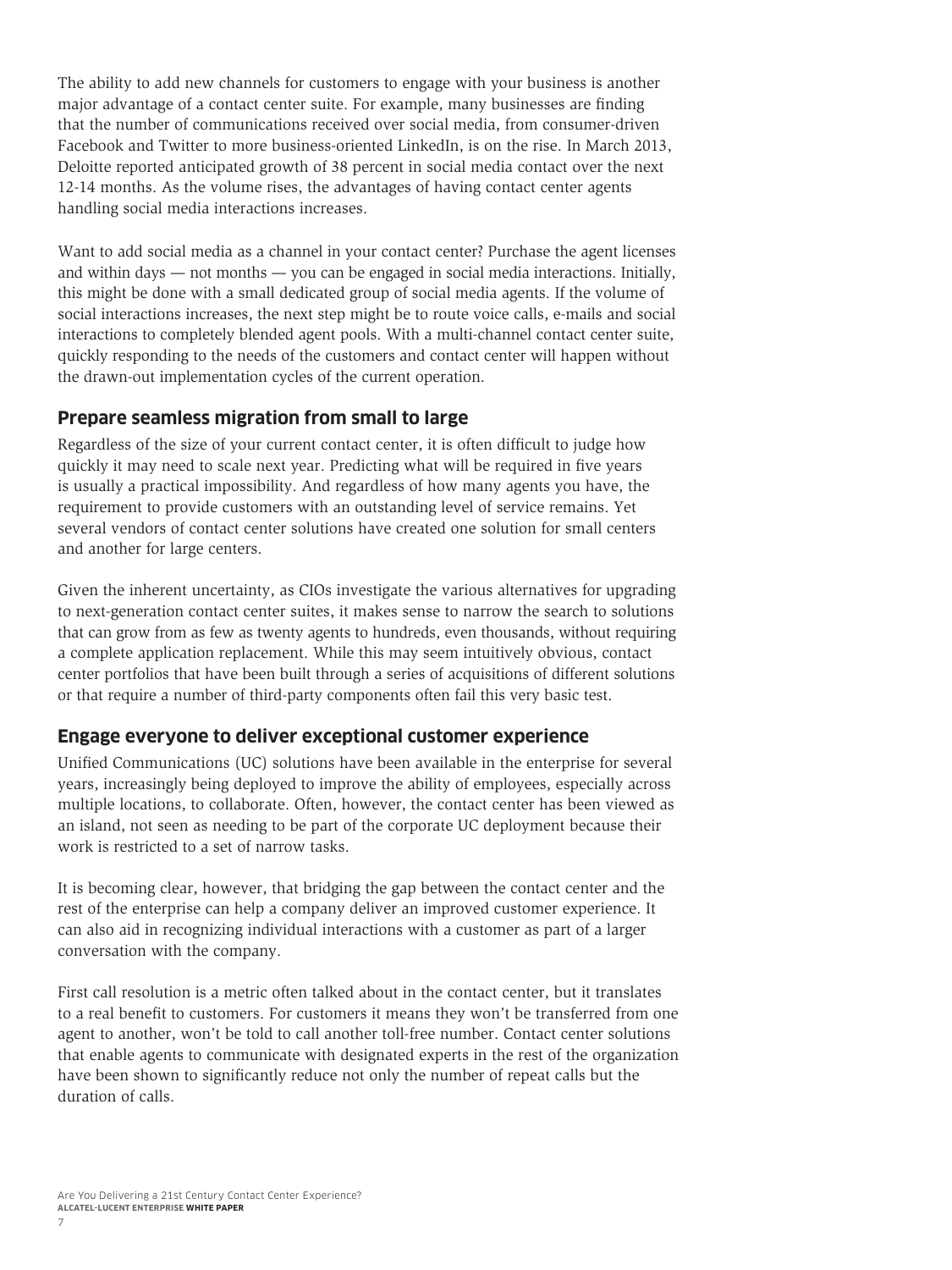<span id="page-9-0"></span>In a truly customer-focused organization, everyone is motivated to deliver exceptional customer service, not just the contact center. For too long, contact center systems have operated as an island within a business. The integration of UC for the enterprise and flexible, modular application software for the contact center is the technical underpinning required to deliver company-wide, world-class service.

# **CREATING YOUR 21ST CENTURY CONTACT CENTER**

Delivering your 21<sup>st</sup> century contact center means partnering with an experienced and trusted contact center provider such as Alcatel-Lucent, which has almost 1 million contact center agents installed. With a proud heritage in North America, Europe and around the world, Alcatel-Lucent is recognized within the industry as instrumental in developing the contact center market from call center to contact center, from analog/TDM telephony infrastructure to IP and multimedia.

This expertise as an innovative solution provider can help you open new channels of communications with your customers — from Web browsing, e-mail and chat to voice and video and increasingly the asynchronous social media dialog. These new channels will allow your customers to interact with you the way they want to and when they prefer while providing the context of the overall conversation.

#### **Alcatel-Lucent OpenTouch Customer Service**

Alcatel-Lucent is one of a very few companies today that can effectively address and manage all these separate communication channels into a single coherent conversation that provides all agents and knowledge workers involved with the context to quickly address customer needs. Alcatel-Lucent OpenTouch Customer Service provides this new  $21<sup>st</sup>$  century contact center, with a smooth evolution leveraging your existing telephony and contact center investments, in single or multi-vendor environments (see Figure 1).



#### Figure 1. Alcatel-Lucent OpenTouch Customer Service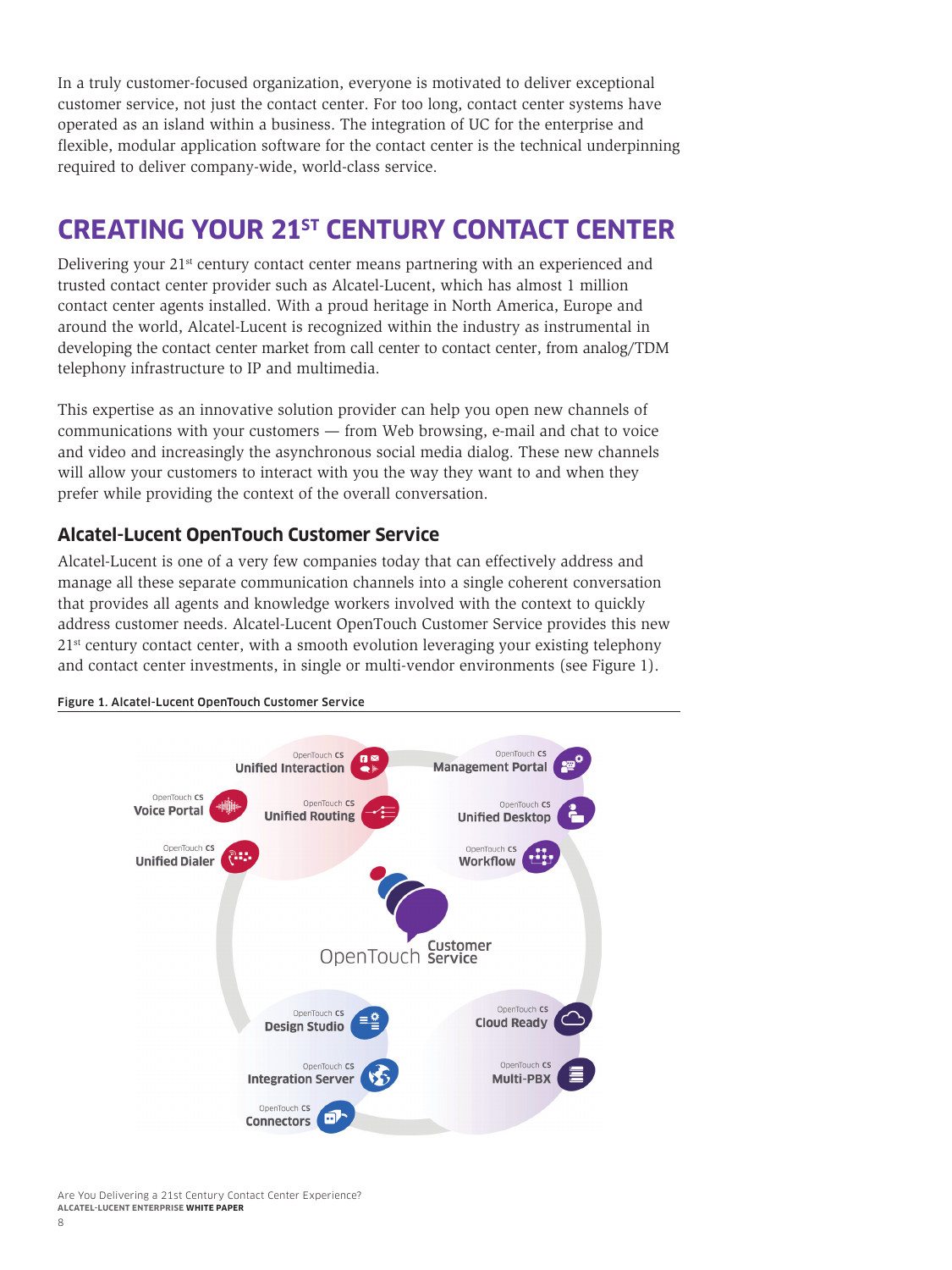<span id="page-10-0"></span>OpenTouch Customer Service is a complete, modular contact center solution that unifies all communication media throughout the organization with real-time key performance indicators (KPIs). With OTCS, contact center managers can focus on key goals by monitoring, in real time, operations and business outcomes, then take immediate actions to improve productivity and results.

Built on an open and standards-based platform, OpenTouch Customer Service allows unified management of all customer-related activities in the front and back office. Focusing on business value, the solution ensures the consistent application of business rules, monitoring and automation to achieve excellence in customer service, ensure compliance to legislation and reduce operating costs.

OpenTouch Customer Service also supports multi-PBX environments, which makes it an effective solution for multi-site companies running complex and diverse technology environments.

#### **Alcatel-Lucent contact center solutions**

Good customer service is not just about completing a transaction or fixing a problem; it's about your customer's experience of that process. Regardless of your specific industry or integration requirements, Alcatel-Lucent can address your existing needs as well as help you implement the business rules and skills-based routing required to flexibly and easily manage the requirements of new media.

With Alcatel-Lucent contact center solutions, you can make real-time workflow adjustments to quickly react and optimize the conversation, taking into consideration the customer's specific needs and addressing them with a customized and appropriate solution. The timely insertion of knowledge workers into these conversations improves your workflow efficiency and provides that "wow" factor customers are looking for.

Developing a  $21<sup>st</sup>$  century contact center environment is an ongoing engagement with vendor and partner. Alcatel-Lucent supports partners with a range of quality, personalized integration services that enable you to integrate your contact center completely into your business processes, breaking down the barriers between customer relationship management and the back office. We deliver this in a scalable, modular architecture that grows with your requirements and can be deployed from customer premises to the cloud, in a standard CAPEX or pay-per-use business model.

# **ACRONYMS**

| ACD        | automatic call distribution       |
|------------|-----------------------------------|
| <b>API</b> | Application Programming Interface |
| CIO.       | Chief Information officer         |
| <b>CRM</b> | customer relationship management  |
| <b>IVR</b> | interactive voice response        |
| KPI        | Key Performance Indicator         |

| PRX        | private branch exchange     |
|------------|-----------------------------|
| ROI        | return on investment        |
| <b>SIP</b> | Session Initiation Protocol |
| <b>SMS</b> | Short Message Service       |
| <b>TDM</b> | Time Division Multiplexing  |
| UC         | Unified Communications      |